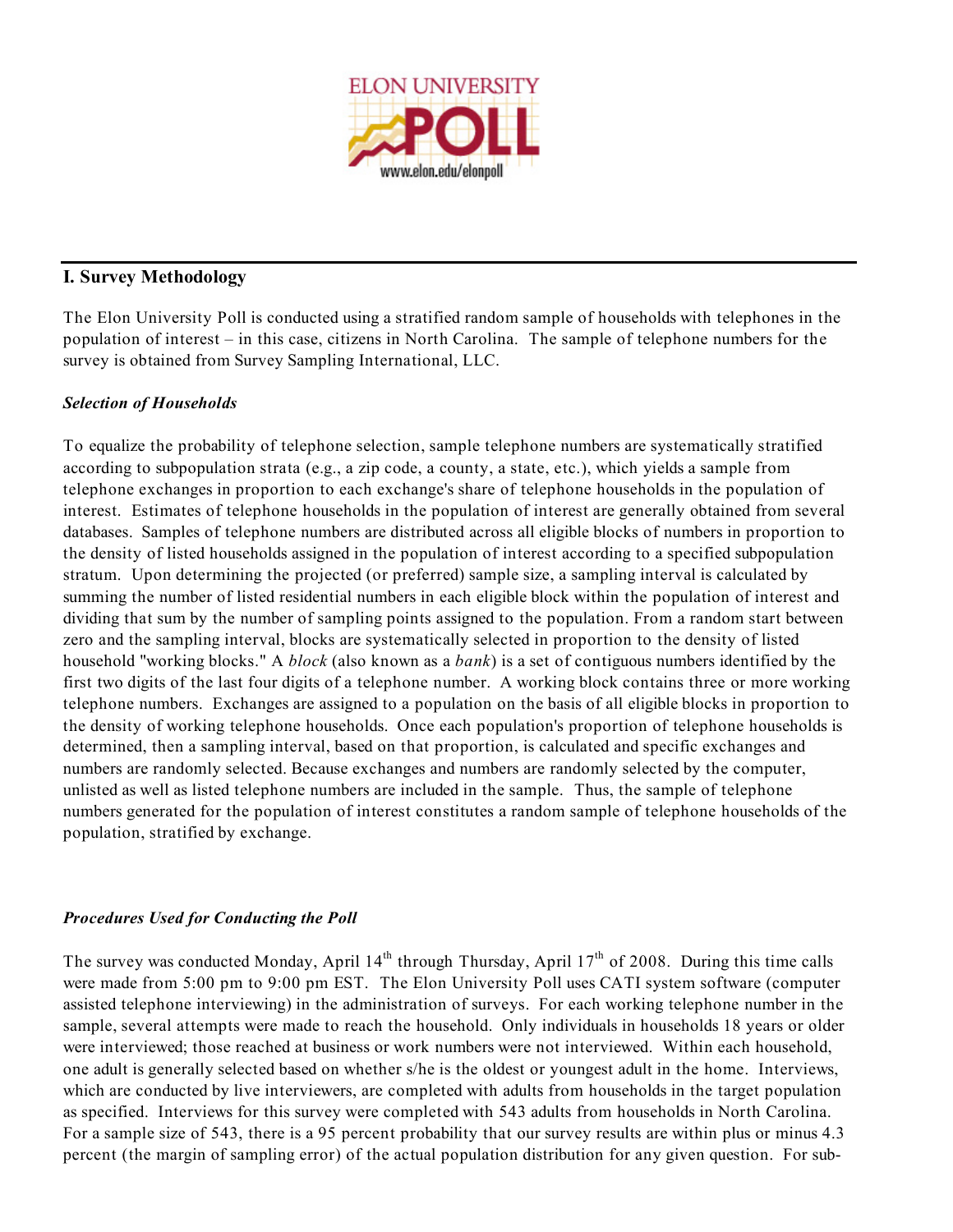samples (a subgroup selected from the overall sample), the margin of error is higher depending on the size of the subsample. When we use a subsample, we identify these results as being from a subsample and provide the total number of respondents and margin of error for that subsample. In reporting our results, we note any use of a subsample where applicable. Because our surveys are based on probability sampling, there are a variety of factors that prevent these results from being perfect, complete depictions of the population; the foremost example is that of margin of sampling error (as noted above). With all probability samples, there are theoretical and practical difficulties estimating population characteristics (or parameters). Thus, while efforts are made to reduce or lessen such threats, sampling error as well as other sources of error – while not all inclusive, examples of other error effects are non-response rates, question order effects, question wording effects, etc. – are present in surveys derived from probability samples.

### *Questions and Question Order*

The Elon University Poll provides the questions as worded and the order in which these questions are administered (to respondents). Conspicuous in reviewing some questions is the "bracketed" information. Information contained within brackets  $(\lceil \rceil)$  denotes response options as provided in the question; this bracketed information is rotated per question to ensure that respondents do not receive a set order of response options presented to them, which also maintains question construction integrity by avoiding respondent acquiescence based on question composition. Some questions used a probe maneuver to determine a respondent's intensity of perspective. Probe techniques used in this questionnaire mainly consist of asking a respondent if their response is more intense than initially provided. For example, upon indicating whether s/he is satisfied or dissatisfied, we asked the respondent "would you say you are very ". This technique is employed in some questions as opposed to specifying the full range of choices in the question. Though specifying the full range of options in questions is a commonly accepted practice in survey research, we sometimes prefer that the respondent determine whether their perspective is stronger or more intense for which the probe technique used. Another method for acquiring information from respondents is to ask an "open-ended" question. The open-ended question is a question for which no response options are provided, i.e., it is entirely up to the respondent to provide the response information.

### *The Elon University Poll*

The Elon University Poll is conducted under the auspices of the Center for Public Opinion Polling (Hunter Bacot, Director), which is a constituent part of the Institute for Politics and Public Affairs (George Taylor, Director); both these organizations are housed in the department of political science at Elon University. These academic units are part of Elon College, the College of Arts and Sciences at Elon University, which is under the direction of Dr. Steven House (Dean). The Elon University administration, led by Dr. Leo Lambert, President of the university, fully support the Elon University Poll as part of its service commitment to state, regional, and national constituents. Dr. Hunter Bacot, a professor in the department of political science, directs the Elon University Poll. Elon University students administer the survey as part of the University's commitment to experiential learning where "students learn through doing."

### **II. Survey Instrument and Percent Distributions by Question**

**Interviews were completed with 543 adults from households in the North Carolina. For a sample size of 543, there is a 95 percent probability that our survey results are within plus or minus 4.3 percent (the margin of sampling error) of the actual population distribution for any given question. Data are weighted to reflect the adult population in terms of age.**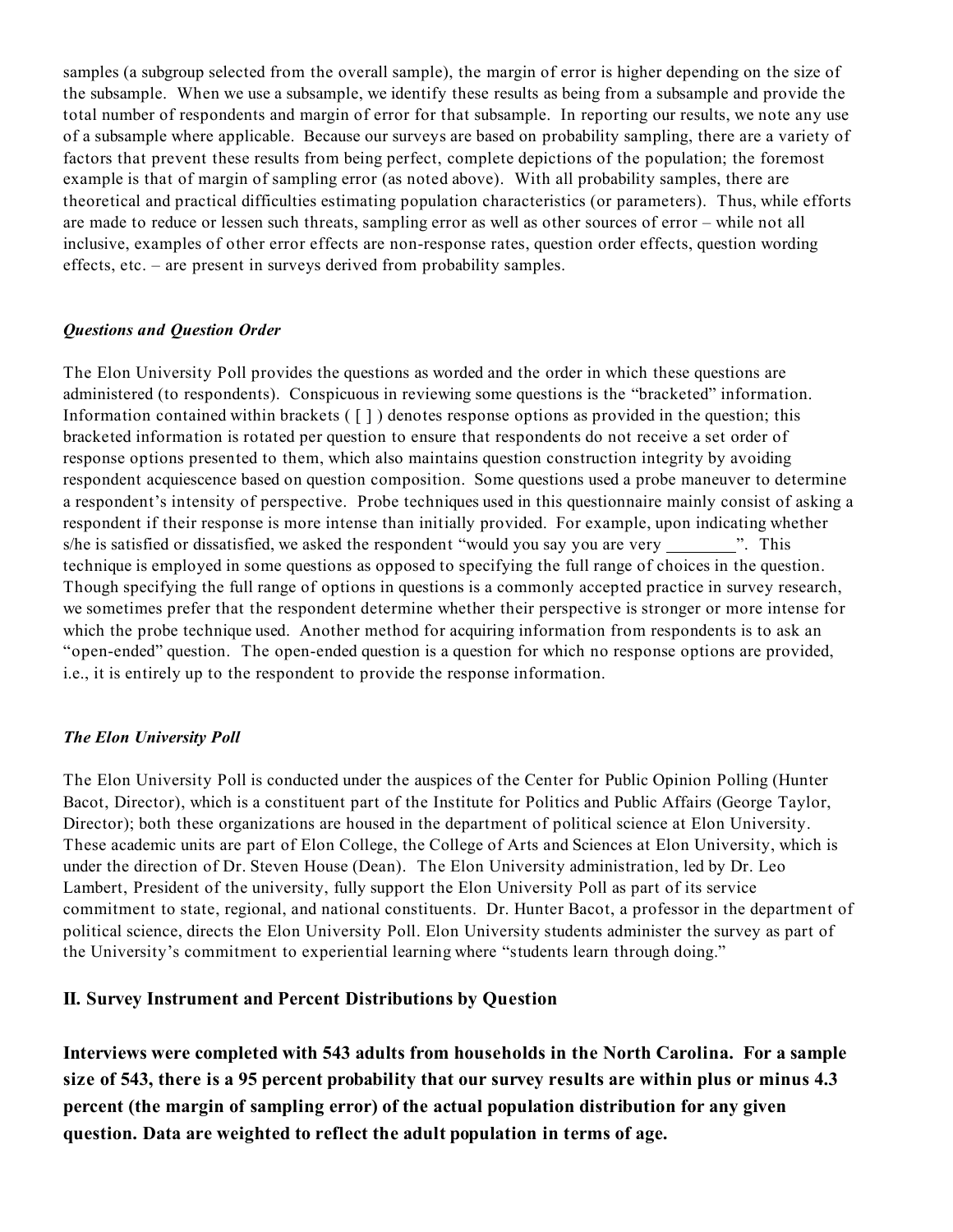| About the Codes appearing in Questions and Responses |                                                              |  |  |  |  |  |
|------------------------------------------------------|--------------------------------------------------------------|--|--|--|--|--|
|                                                      |                                                              |  |  |  |  |  |
| <b>Response Options not offered</b>                  | Response options are not offered to the person taking the    |  |  |  |  |  |
|                                                      | survey (respondent), but are included in the question as     |  |  |  |  |  |
|                                                      | asked (and usually denoted by brackets,                      |  |  |  |  |  |
|                                                      | []). Response options are generally offered only for         |  |  |  |  |  |
|                                                      | demographic questions (background characteristic, e.g., age, |  |  |  |  |  |
|                                                      | education, income, etc.).                                    |  |  |  |  |  |
| v = volunteered response                             | Respondents volunteer response option. As response           |  |  |  |  |  |
|                                                      | options are not offered to those taking the survey, some     |  |  |  |  |  |
|                                                      | respondents offer or volunteer response options. Though      |  |  |  |  |  |
|                                                      | not all volunteered options can be anticipated, the more     |  |  |  |  |  |
|                                                      | common options are noted.                                    |  |  |  |  |  |
| $p =$ probed response                                | Respondents self-place in this option or category. A probe   |  |  |  |  |  |
|                                                      | maneuver is used in questions to allow the respondent to     |  |  |  |  |  |
|                                                      | indicate whether her/his response is more intense than       |  |  |  |  |  |
|                                                      | initially provided for in the choices appearing in the       |  |  |  |  |  |
|                                                      | question. For example, on probe questions the interviewer,   |  |  |  |  |  |
|                                                      | upon a respondent indicating that she/he is satisfied (or    |  |  |  |  |  |
|                                                      | dissatisfied), is instructed to ask him/her "Would you say   |  |  |  |  |  |
|                                                      | you are "very satisfied"?"                                   |  |  |  |  |  |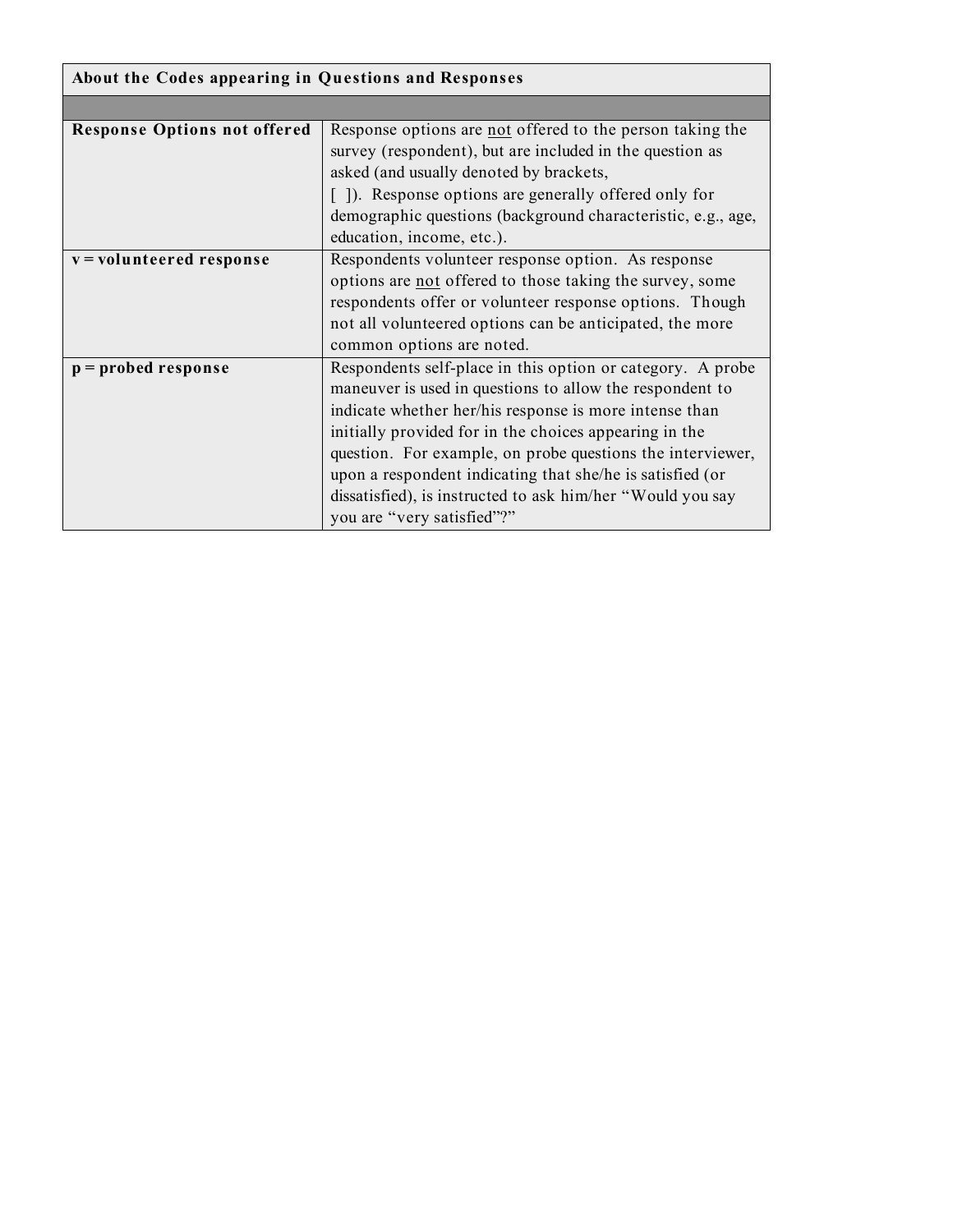**Now, I'd like to change the topic and ask you about some qualities that [may or may not] influence your evaluation of political candidates in general . . so please tell me if it will have [a lot of influence, some, not much, or no influence at all]?**

| <b>QUALITIES</b>                        | <b>None at All</b> | <b>Not Much</b> | <b>Some</b> | A Lot | Don't<br><b>Know</b> |
|-----------------------------------------|--------------------|-----------------|-------------|-------|----------------------|
| Appearance                              | 50.9               | 19.9            | 19.5        | 8.7   | 1.1                  |
| Gender                                  | 62.4               | 14.5            | 12.5        | 9.1   | 1.6                  |
| <b>Being Too Young</b>                  | 53.7               | 14.1            | 23.1        | 7.3   | 1.8                  |
| <b>Overall Experience</b>               | 10.6               | 4.2             | 29.8        | 54.4  | 1.0                  |
| <b>Being Too Old</b>                    | 48.6               | 12.2            | 25.2        | 13.3  | 0.7                  |
| Race                                    | 81.5               | 8.5             | 4.0         | 5.0   | 1.0                  |
| <b>Sexual Orientation</b>               | 56.5               | 6.2             | 15.9        | 19.1  | 2.3                  |
| <b>Spouse</b>                           | 62.1               | 7.8             | 19.8        | 8.6   | 1.7                  |
| <b>Where They are From</b>              | 79.7               | 8.7             | 7.4         | 3.8   | 0.3                  |
| <b>Personality</b>                      | 17.6               | 6.4             | 44.2        | 31.2  | 0.5                  |
| Religion                                | 45.1               | 8.7             | 22.7        | 22.6  | 0.9                  |
| <b>Exaggerated</b><br><b>Statements</b> | 18.6               | 5.0             | 31.6        | 41.3  | 3.7                  |

Note: Total=543, +/- 4.3.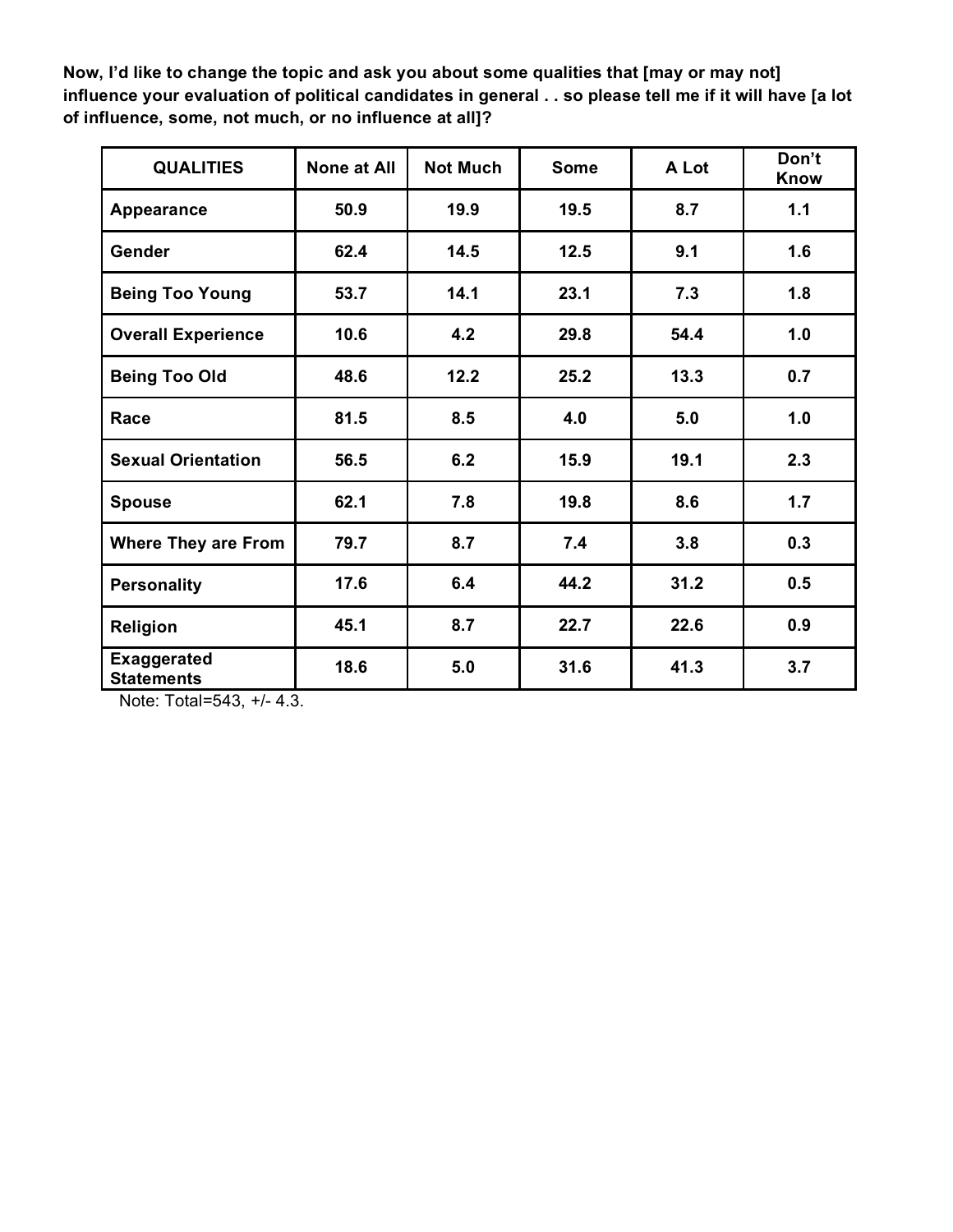**Now I would like to know what you think about people campaigning to be your governor . . Would you [approve or disapprove] of [insert candidate name here] as your Governor? (probe)**

| .                     |                                             |                   |         |                                   |                             |                       |
|-----------------------|---------------------------------------------|-------------------|---------|-----------------------------------|-----------------------------|-----------------------|
| <b>CANDIDATES</b>     | <b>Strongly</b><br><b>Disapprove</b><br>(p) | <b>Disapprove</b> | Approve | <b>Strongly</b><br>Approve<br>(p) | Don't<br><b>Know</b><br>(v) | <b>Refused</b><br>(v) |
| <b>Beverly Perdue</b> | 10.2                                        | 16.9              | 22.9    | 8.4                               | 41.4                        | 0.1                   |
| <b>Richard Moore</b>  | 4.9                                         | 17.6              | 24.0    | 6.9                               | 46.4                        | 0.1                   |
| <b>Bill Graham</b>    | 7.1                                         | 21.8              | 10.4    | 1.6                               | 59.0                        | 0.1                   |
| <b>Pat McCrory</b>    | 6.1                                         | 14.9              | 21.4    | 8.0                               | 49.3                        | 0.2                   |
| <b>Bob Orr</b>        | 6.8                                         | 20.9              | 12.7    | 1.8                               | 57.7                        | 0.1                   |
| <b>Fred Smith</b>     | 6.0                                         | 18.8              | 12.9    | 3.5                               | 58.9                        | 0.0                   |

**Now I would like to know what you think about people campaigning to be your United States Senator . . . Would you [approve or disapprove] of [insert candidate name here] as your Senator? (probe)**

| <b>CANDIDATES</b> | <b>Strongly</b><br><b>Disapprove</b><br>(p) | <b>Disapprove</b> | Approve | <b>Strongly</b><br><b>Approve</b><br>(p) | Don't<br>Know<br>(v) | <b>Refused</b><br>(v) |
|-------------------|---------------------------------------------|-------------------|---------|------------------------------------------|----------------------|-----------------------|
| Kay Hagan         | 5.6                                         | 11.7              | 19.2    | 5.9                                      | 57.6                 | 0.0                   |
| <b>Jim Neal</b>   | 4.2                                         | 14.7              | 16.3    | 2.4                                      | 62.4                 | 0.0                   |

Note: Total=543, +/- 4.3.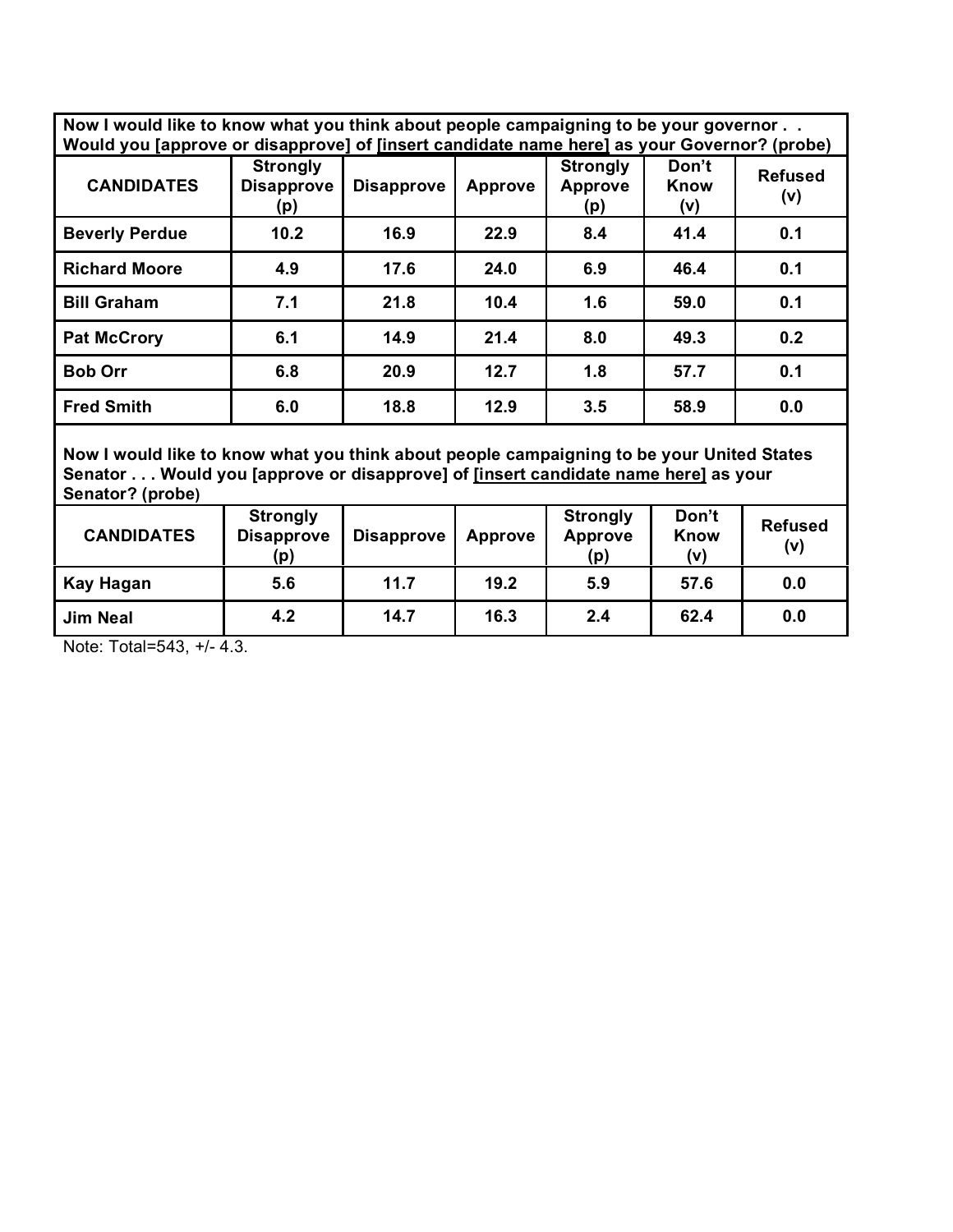| Now I would like to know what you think about Senator Elizabeth Dole Do you [approve or<br>disapprove] of the way Elizabeth Dole is handling her job as United States Senator? (probe)                        |                                          |                                                        |                   |                                           |                             |                       |
|---------------------------------------------------------------------------------------------------------------------------------------------------------------------------------------------------------------|------------------------------------------|--------------------------------------------------------|-------------------|-------------------------------------------|-----------------------------|-----------------------|
| <b>Elizabeth Dole</b>                                                                                                                                                                                         | 10.1                                     | 15.6                                                   | 39.5              | 18.3                                      | 16.0                        | 0.5                   |
| Would you say you are [satisfied or unsatisfied] with Senator Dole's representation of North<br>Carolina? (probe)                                                                                             |                                          |                                                        |                   |                                           |                             |                       |
|                                                                                                                                                                                                               | <b>Very</b><br><b>Unsatisfied</b><br>(p) | <b>Unsatisfied</b>                                     | <b>Satisfied</b>  | <b>Very</b><br><b>Satisfied</b><br>(p)    | Don't<br>Know<br>(v)        | <b>Refused</b><br>(v) |
| <b>Elizabeth Dole</b>                                                                                                                                                                                         | 10.3                                     | 16.1                                                   | 42.6              | 13.2                                      | 17.4                        | 0.4                   |
| Thinking about your current United States Senator, Elizabeth Dole [do you think she has<br>performed her job well enough to deserve re-election, or do you think it's time to give a new<br>person a chance]? |                                          |                                                        |                   |                                           |                             |                       |
|                                                                                                                                                                                                               | Dole deserves<br>re-election             | Time for a<br><b>New Person</b><br>to have a<br>Chance | It Depends<br>(v) | <b>Not Sure</b><br>at this<br>time<br>(v) | Don't<br><b>Know</b><br>(v) | <b>Refused</b><br>(v) |
| <b>Elizabeth Dole</b>                                                                                                                                                                                         | 37.2                                     | 44.5                                                   | 2.9               | 2.9                                       | 12.4                        | 0.2                   |

٦

Note: Total=543, +/- 4.3

Г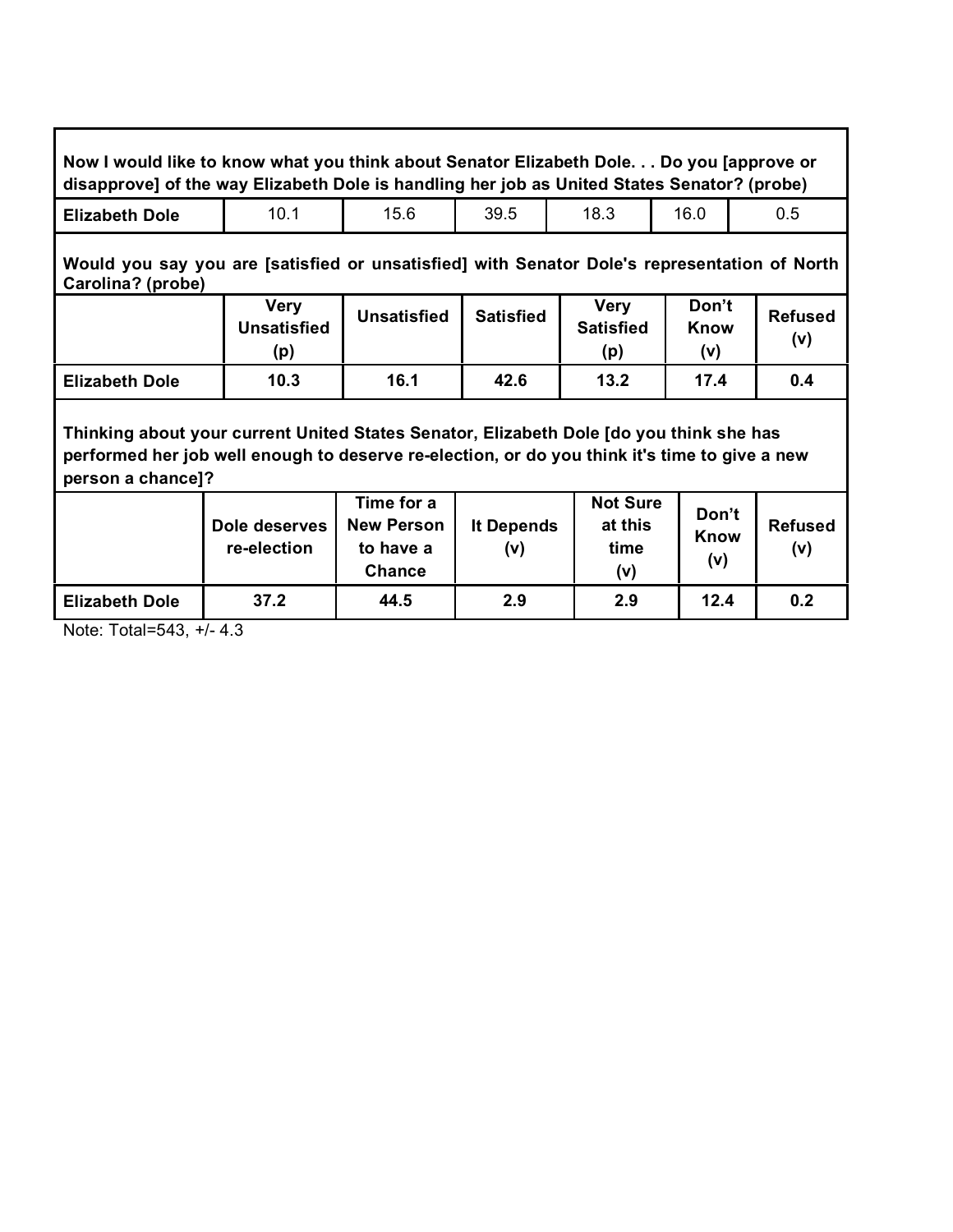**I'm going to read a list of candidates in the upcoming primary and I would like for you to rate them on a scale of 1 to 10, where [1 means not at all favorable, 5 means neither favorable or unfavorable, and 10 means extremely favorable]. So, as I read each name, please rate them on the scale from 1 to 10. . .**

| <b>CANDIDATES</b>      | Not at all<br><b>Favorable</b> | 2 through 4 | <b>Neither</b><br>Favorable/<br><b>Unfavorable</b><br>5 | 6 through 9 | <b>Extremely</b><br><b>Favorable</b><br>10 | Don't<br><b>Know</b><br>(v) |
|------------------------|--------------------------------|-------------|---------------------------------------------------------|-------------|--------------------------------------------|-----------------------------|
| <b>Bill Graham</b>     | 8.3                            | 11.3        | 38.9                                                    | 8.3         | 1.0                                        | 32.2                        |
| <b>Pat McCrory</b>     | 5.9                            | 10.8        | 28.5                                                    | 20.6        | 5.3                                        | 28.9                        |
| <b>Richard Moore</b>   | 7.9                            | 9.2         | 28.0                                                    | 24.1        | 4.9                                        | 26.1                        |
| <b>Bob Orr</b>         | 7.8                            | 10.9        | 35.6                                                    | 9.1         | 0.9                                        | 35.7                        |
| <b>Beverly Perdue</b>  | 11.2                           | 13.4        | 21.0                                                    | 26.7        | 5.9                                        | 21.7                        |
| <b>Fred Smith</b>      | 9.5                            | 10.0        | 31.3                                                    | 11.7        | 2.6                                        | 34.8                        |
| <b>Elizabeth Dole</b>  | 11.8                           | 12.6        | 17.1                                                    | 33.7        | 13.5                                       | 11.3                        |
| <b>Kay Hagan</b>       | 6.9                            | 8.7         | 30.5                                                    | 18.1        | 2.4                                        | 33.2                        |
| <b>Jim Neal</b>        | 6.5                            | 7.9         | 36.9                                                    | 11.3        | 0.6                                        | 37.8                        |
| <b>Hillary Clinton</b> | 22.1                           | 15.7        | 14.1                                                    | 32.8        | 11.4                                       | 3.8                         |
| <b>John McCain</b>     | 11.8                           | 16.0        | 16.1                                                    | 40.6        | 11.5                                       | 4.1                         |
| <b>Barack Obama</b>    | 19.6                           | 13.1        | 14.8                                                    | 33.5        | 15.0                                       | 4.5                         |

Note: Total=543, +/- 4.3. Respondents rated candidates on a scale of 1 to 10; some categories are collapsed for ease of presentation.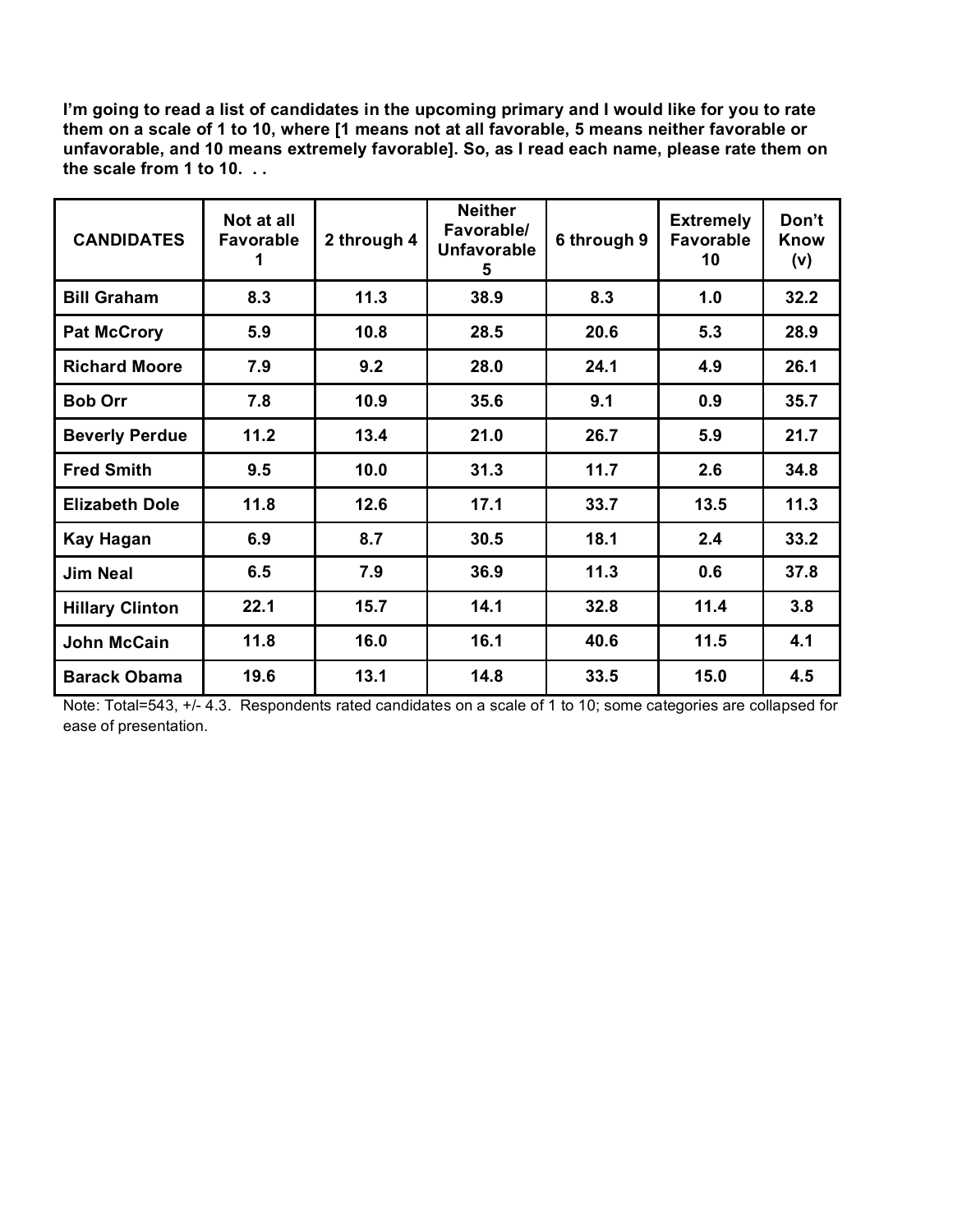**Now, changing the topic a bit, I'd like to know whether you feel that certain things affect how people evaluate presidential candidates . . .**

**Do you know people that will not vote for a presidential candidate who is black?**

|                      | Percent |
|----------------------|---------|
| No                   | 43.7    |
| Yes                  | 53.8    |
| Don't Know (v)       | 2.5     |
| Total (543, +/- 4.3) | 100.0   |

# **Do you know people that will not vote for a presidential candidate who is a woman?**

|                      | Percent |
|----------------------|---------|
| No                   | 35.9    |
| Yes                  | 62.5    |
| Don't Know (v)       | 1.6     |
| Total (543, +/- 4.3) | 100.0   |

## **Do you know people that will not vote for a presidential candidate who is too old?**

|                      | Percent |
|----------------------|---------|
| No                   | 52.7    |
| Yes                  | 44.3    |
| Don't Know (v)       | 3.0     |
| Total (543, +/- 4.3) |         |